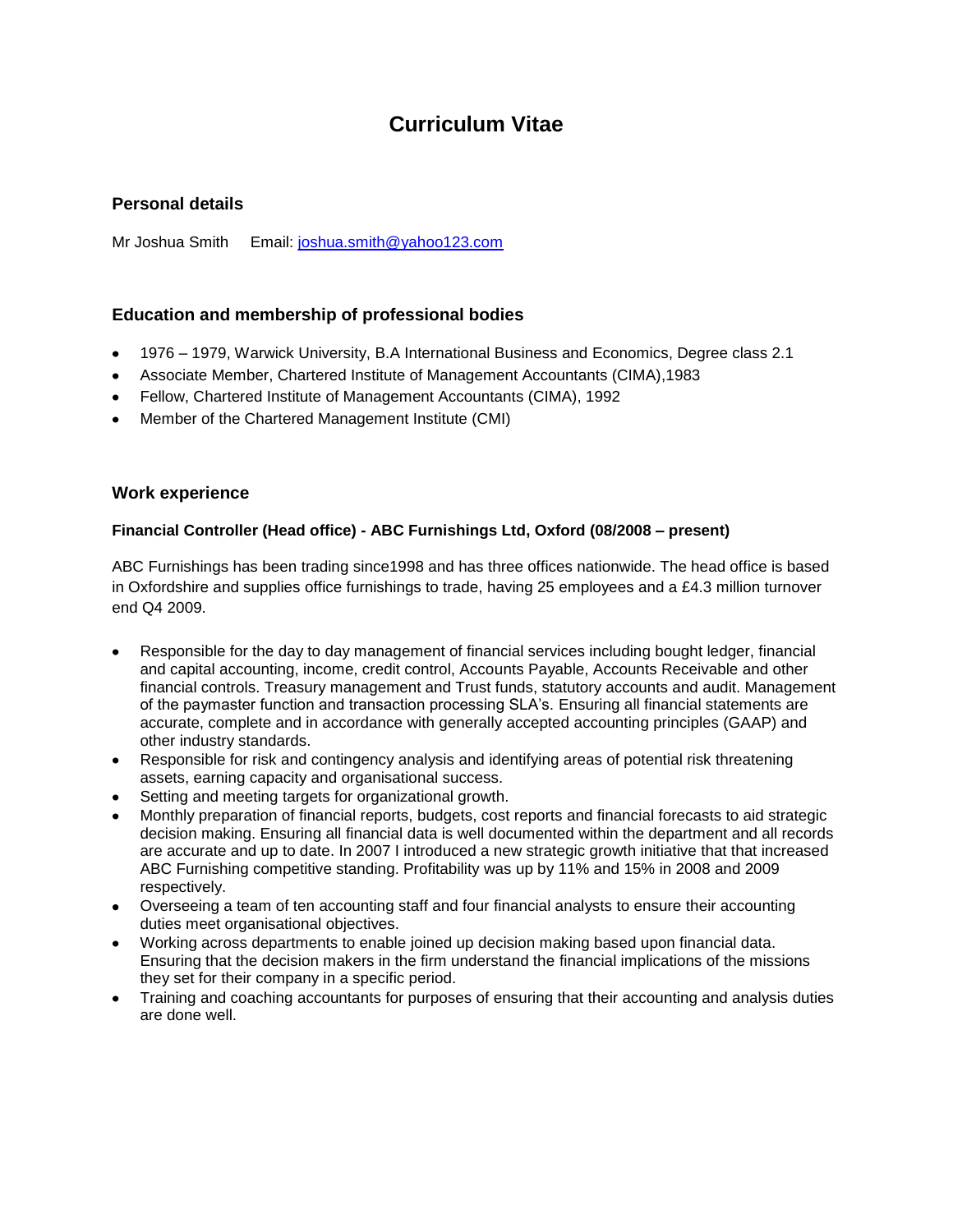### **Senior Financial Analyst - Brookes and Brookes Haulage Ltd, Oxford (02/2006 – 08/2008)**

Brookes and Brookes Haulage Plc was established in 1976. It has a fleet of 35 trucks that distribute fast moving consumer goods nationally and internationally. It has approximately 180 employees with an annual turnover of around £7.6 million.

- Preparation of financial analyses and models to assist in the evaluation of business initiatives, capital investments, new services and programs within Brookes and Brookes business units. Analysis includes pricing, cost-benefit analysis, forecasting and expense analysis based on identifying expense drivers and allocations, net present value analysis.
- Produce timely and effective financial analysis of SME, Corporate and Institutional customers to support the credit decisioning process.
- Pricing for new and existing products and services. Selecting and create appropriate pricing models based on client's desired asset mix, selection of plans, fee schedules, payroll services and size.
- Whilst there I developed new and effective techniques for financial planning which rendered better service to the clients and contributed to key client management and retention.
- Development of financial and non-financial measures of business performance for evaluation and control of projects and investments.
- Assisting business units in their budgeting and planning process.
- Preparing and disseminating timely and accurate financial information to allow for efficient use and control over financial resources of a business unit, project or service.
- Cross train as back-ups for other staff in the case of emergencies

### **Finance Manager– Boots Ltd, London (05/2000 - 01/2006)**

Boots Ltd, London has a finance department of 20 staff. It is divided into small teams who manage the finances of particular products and services.

- Managing a team of four accountants in the finance department for Boots healthcare range. Develop financial reports for trending, forecasting and results analysis. Providing financial advice and support to the Director of purchasing and sales to enable sound business decisions.
- Ensuring all financial practices are in line with all statutory legislation and regulations and formulating strategic and long term business plans.
- Reporting to the Head of Finance with the responsibility to review the monthly management accounts ensuring they are delivered in an accurate and timely fashion. Fully responsibility for both the budgets and forecasts and working closely with the Cost Controllers and General Managers.
- Taking the finance lead in ad-hoc projects and project managing one major project in particular to identify cost reduction activities. The project was delivered on time and under budget and the final result saved Boots an average of 50K per annum.
- Recruiting, training and conducting staff appraisals.